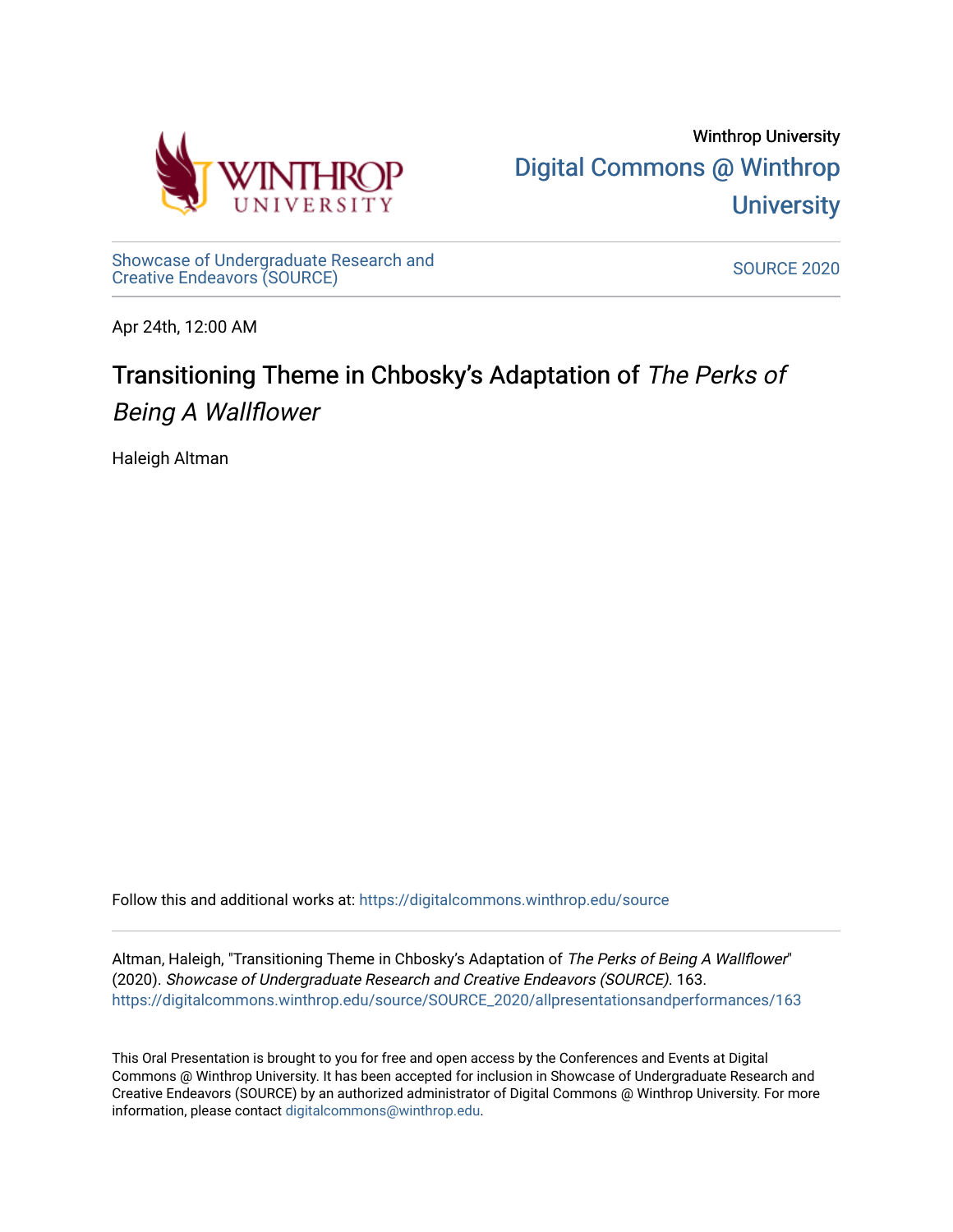### Haleigh Altman

## ENGL 370

## Dr. Brownson

Transitioning Theme in Chbosky's Adaptation of *The Perks of Being A Wallflower*

Stephen Chbosky's film adaptation of his novel *The Perks of Being A Wallflower* follows freshman student Charlie as he struggles to find his place in high school, that is until he meets step siblings Sam and Patrick. They not only allow him into their friend group, but they also allow him to witness their own personal pains. Even though the author of the novel is the director of the film adaptation, the two mediums tell the story to audiences in different ways. The novel was written from Charlie's often naive perspective, but the gravity of his trauma is not lost on readers, even though it may, at times, be lost on Charlie himself. However, the film adaptation allows the vibrance of Patrick and Sam to pull viewers to see the events that are happening around Charlie, rather than allow them the space to question what is contributing to Charlie's wallflower-like tendencies. While the novel and the film adaptation are both wonderful in their own rights, the success of this film does not fully equate to it being a successful adaptation. *The Perks of Being A Wallflower* is a relatively successful adaptation because while Chbosky sheds light on all the important scenes from the novel, the spotlight is given to Charlie's friends over his family and himself; the adaptation does open up the novel by showing audiences Sam and Patrick's struggles with belongingness instead of telling readers through Charlie's letters, but the film ultimately loses the novel's predominant themes of exploring mental health and dealing with trauma in adolescence because all viewers may not recognize the subtle clues to Charlie's aunt molesting him.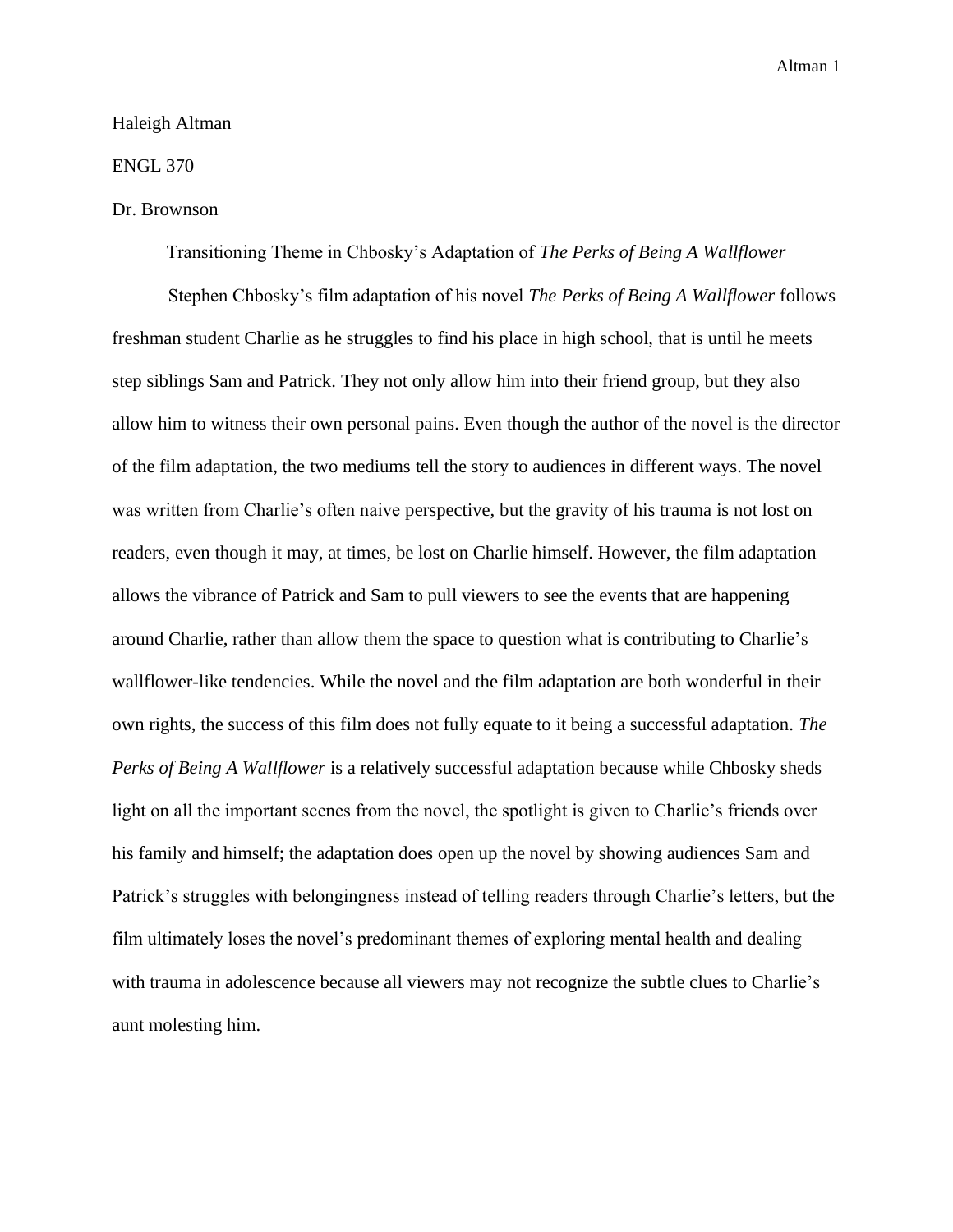The adaptation falls short because it is trying to make the story of an outsider relatable, pitching Charlie as an "adolescent everyman" (Bickmore & Youngblood 253). The novel was written for the cult following it quickly procured, the ones who do not feel seen by their peers but are delighted to feel seen by this novel. The film was made to appeal to the masses, and it essentially "goes Hollywood" to guarantee it will appeal to those masses (Desmond and Hawkes 237). The first step in shifting this narrative to be more mainstream was casting Emma Watson as Sam and Logan Lerman as Charlie. The NPR segment "The Art Of Preserving A High School 'Wallflower'" featuring *New York Magazine* critic David Edelstein discusses how it is difficult for viewers to see these actors as anyone other than themselves, even though they fill their roles well. The film adaptation follows the larger trend of casting established actors who are years older than the actors they play. Edelstein even describes Charlie as "pathetic and annoying" because he sees Charlie as Logan Lerman, not a fifteen year old boy who is struggling to deal with the trauma of losing his best friend to suicide while navigating his entrance into adolescence ("The Art Of Preserving A High School 'Wallflower'").

Alternatively, the novel avoids reducing Charlie to a painfully naive teenage boy simply by setting him as the narrator. Even if readers cannot fully take on Charlie's perspective due to their own age and experience, they can at least reminisce, remembering a time when they too were starry eyed and hopeful in spite of the world being consistently unfair. The film does lend itself to Colton Brown and Tonya R. Hammer's understanding of high school as an individualistic time in life, one that comes at the expense of interpersonal connections as discussed in their article "The Perks of Being Relational: Reviewing The Perks of Being a Wallflower." (260). However, the adaptation still romanticizes the high school experience in a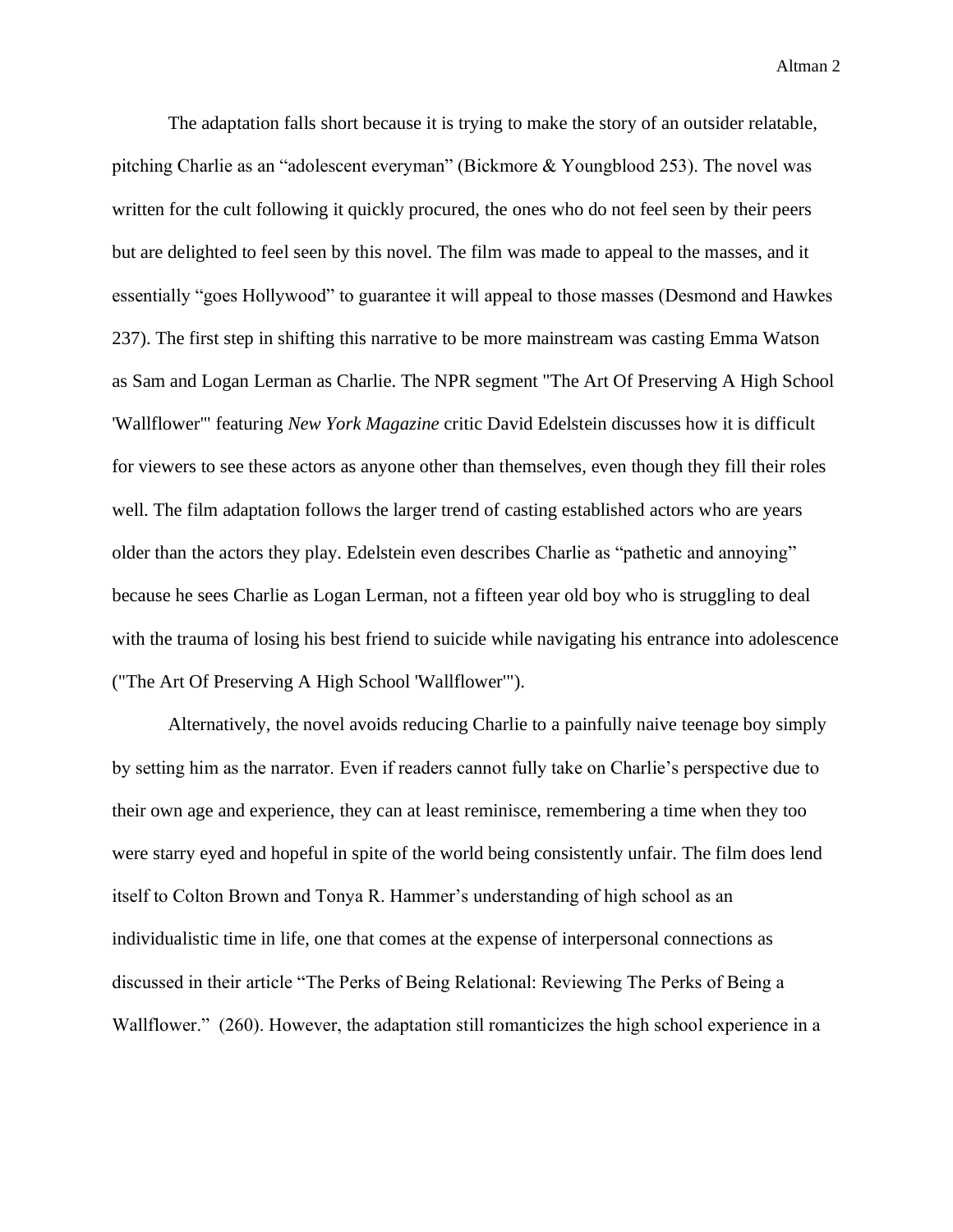way that is not entirely accessible to the general population *because* it glosses over the traumatic scenes that are more fleshed out in the novel.

Alongside Charlie's coming of age story, Chbosky's novel more directly addresses mental health issues starting from the first few pages of the novel. Charlie's first letter to his unknown friend addresses Michael's suicide, his struggle with understanding how he feels "both happy and sad" at the same time, and his Aunt Helen's unknown trauma (Chbosky 2-3). The novel was published in 1999, a time when the discussion of mental health issues was not prevalent and rarely positive. While the novel does not explicitly state Charlie's diagnosis, it does not relegate Charlie's trauma and subsequent struggles to the background like the film adaptation does, even though the latter was released in 2012. In the thirteen years between the release of the novel and the film, discussions of mental health have become normalized in entertainment media, but the film adaptation of *The Perks of Being a Wallflower* mainly refers to Charlie's trauma as a "tough time" (Chbosky). Omitting some of the more explicit discussions of Aunt Helen's molestation of Charlie may have been a sacrifice for the sake of hitting the target PG-13 rating, which is discussed explicitly in the cast commentary version of the film (Chbosky). As a director, Chbosky chooses to devote more screen time to Patrick's struggling relationship, perhaps because closeted homosexuality is a very relevant modern issue, even if the events are not set in present day. It is much easier for modern viewers to stomach Brad's father hitting him than it is for them to see and recognize that Charlie was molested as a young child.

As a director, Chbosky still attempts to convey Charlie's more painful experiences, which some viewers are somewhat cognizant of, due to the wintery imagery. The novel dedicates a significant number of pages to December 24th, both in the present day and in the year Aunt Helen died. The film attempts to visualize this by showing flashbacks of Charlie as a child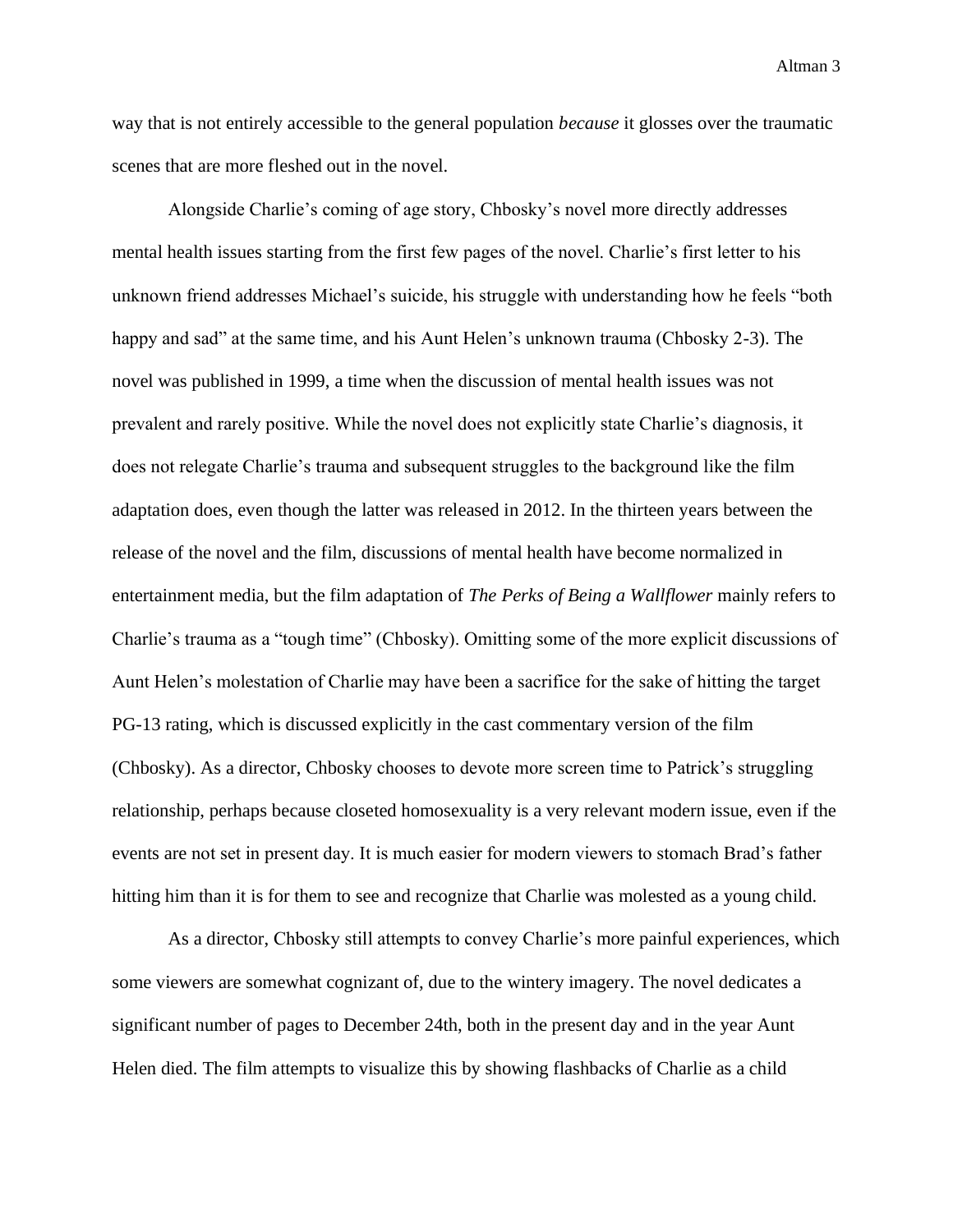interspersed with images of him in the snow, and readers of the novel can make the connection. Charlie is emotionally frozen, consistently avoiding reading into his past as he would rather spend his time trying to "participate." However, when he experiments with LSD and marijuana, his emotions are thawed because his drugged brain does not have the capability to subconsciously push down his traumatic memories of his aunt. He is also unable to ignore his trauma in emotionally heated moments, such as when he defends Patrick against Brad and the other football players (Chbosky). Charlie feels disassociated from himself in these moments because he is so often concerned with thinking about what other people are doing, he sometimes almost forgets that he also exists. Young Charlie does not have the capacity to deal with his own emotions, let alone help his friends process theirs. In "Evaluating Representations of Mental Health in Young Adult Fiction: The Case of Stephen Chbosky's The Perks of Being a Wallflower," Alison Monaghan discusses this in her criteria for accurate representations of mental health, as the protagonist should reflect the knowledge of someone his age under the circumstances in which he finds himself (40). Charlie offers all he can—his presence and his unwavering support. This often means he is pushed outside his comfort zone to truly come into his own, which is a paramount element of the adolescent experience.

It is clear that the novel and film are both well loved by audiences because it offers a parallel to their own lives, particularly the universal struggle of belongingness in adolescence. The beauty of Chbosky's works is that he brings humanity to all of his characters as none of the characters are innately bad people, they sometimes just do bad things (*The Guardian).* The film certainly does a better job of showing the struggles of characters besides Charlie, as readers of the novel are not privy to the inner thoughts of the other characters. The reactions of these characters are shown in real time instead of Charlie describing them afterwards to his anonymous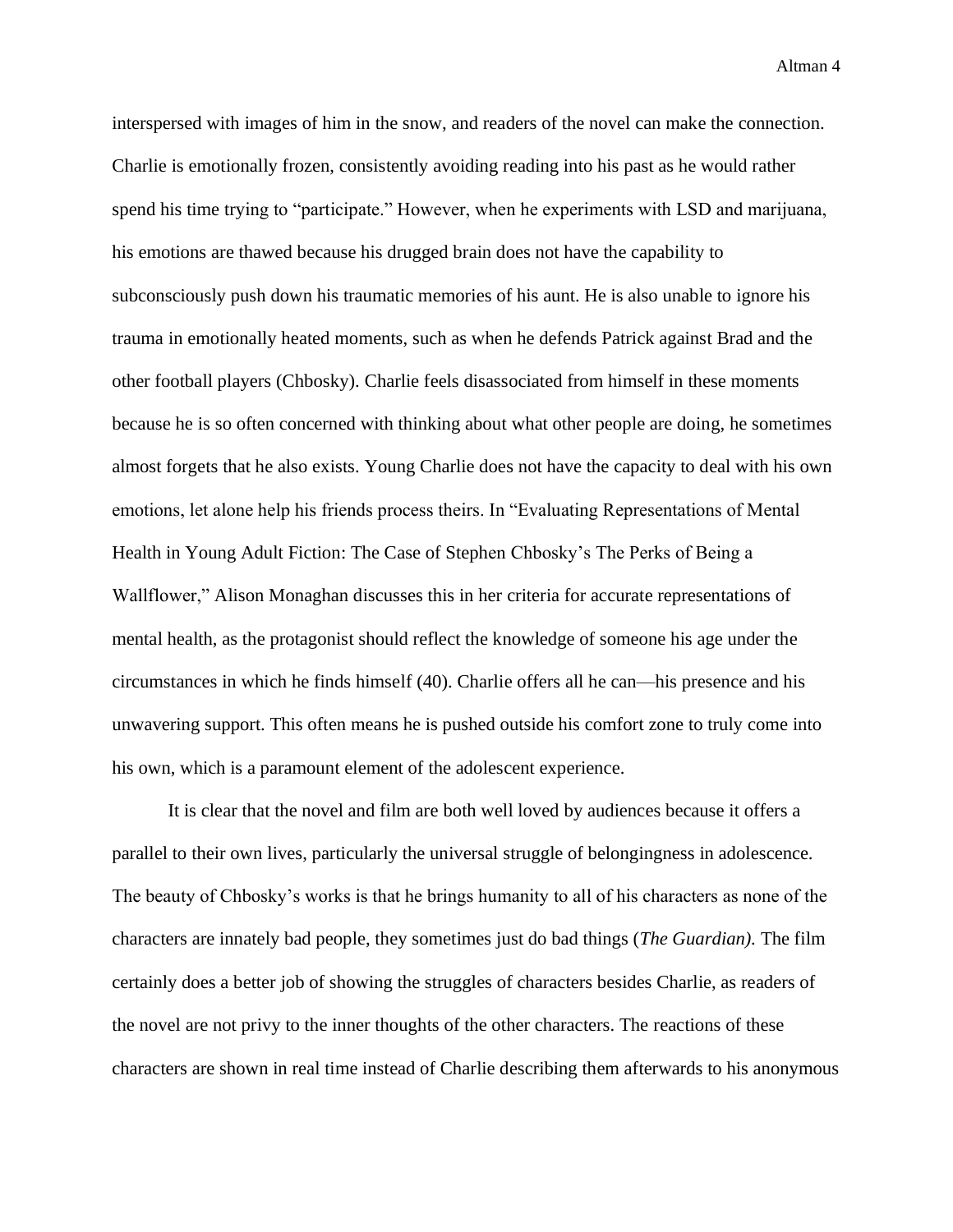friend. However, the letter format of the novel does allow readers an intimate introduction into Charlie's psyche, something that cannot be replicated through the limited use of voice overs in the film adaptation.

The shift in medium opens up of the film, but it does come at the expense of reducing Charlie to *one* of the three main characters as opposed to *the* main character. After the homecoming dance and party scenes where both Charlie and the audience are introduced to the other characters, the film effectively shifts to Patrick's forbidden romance with the high school quarterback and Charlie's shyness almost becomes an endearing bit (Chbosky). Patrick later makes a toast to Charlie as a wallflower who "sees things and understands," but Charlie is mostly portrayed as a loyal confidant, not as an individual with serious problems worthy of their concern (Chbosky). Sam and Patrick are trying to get into college and navigate their romantic relationships while Charlie is attempting to find his place in their friend group and land his first girlfriend. The focus does shift to Charlie as he struggles through his relationship with Mary Elizabeth, even though he has a crush on Sam (Chbosky). However, it plays almost as a humorous interlude to the larger drama of the narrative. Charlie's situation really only emotionally impacts viewers when he kisses Sam, "the prettiest girl in the room," on a dare and effectively humiliates Mary Elizabeth (Chbosky). While it is an effective adaptation because it brings Patrick, Sam, and their problems to life, it almost forces Charlie's narrative to the back burner, unless his actions directly impact the other two.

In taking the novel from the page to the screen, Chbosky chose to cut many of the scenes that provided background to Charlie's family life. While his sister is more present in the film than the rest of the family, her character is essentially reduced to only a single slap across the face. This felt like one of the first emotionally weighted scenes of the film and Charlie is, as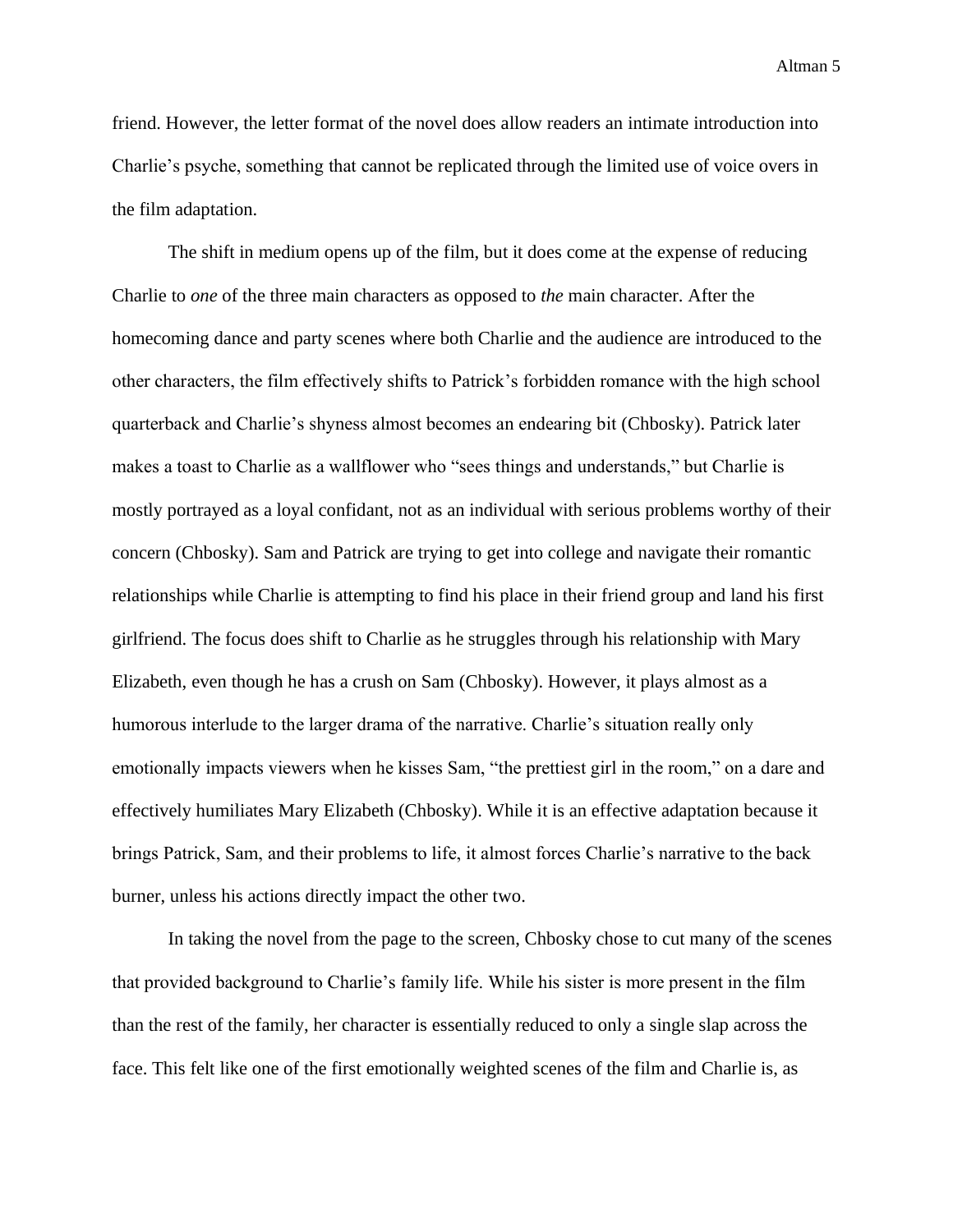always, the unfortunate witness who did not quite understand why she would not let him protect her. As inexperienced as he is, Charlie never hesitates to jump to the defense of those he loves. Even as a young teenager, Charlie forces his own personal trauma aside to take his sister to an abortion clinic (Chbosky 117). In the midst of helping his sister and keeping her abortion a secret, Charlie is again reminded of his Aunt Helen. In the film, Charlie has limited flashbacks of his aunt following his intimate moments with Sam, the only truly influential woman who experienced trauma somewhat comparable to Aunt Helen and was prevalent in the film. Alternatively, the intimate familial moments in the novel consistently lead back to his aunt, which guides readers to anticipate the impending reveal about Aunt Helen in the last chapter.

In a sort of parallel, it is not until the end of the film that the audience is privy to the hidden mental health issues that Charlie, Sam, and Patrick are struggling with. These mental health issues go beyond the everyday high school experience, even though it is still relatively easy for viewers to relate to them. In the novel, Sam boils down Charlie's struggle to help when she says "it's like you can come to Patrick's rescue and hurt two guys that are trying to hurt him, but what about when Patrick's hurting himself?" (Chbosky 201). All three of the main characters are running away from their problems, going so fast that they do not have the opportunity to look within and wallow, as it would almost be too painful. In the film adaptation, the characters evade their problems so well, the audience cannot fully deduce what issues they are dealing with.

Even then, Sam and Patrick's issues are shown and stated explicitly while Charlie's is ultimately implied. Sam's cloudy past with party boys and forced first kiss with her dad's boss haunts her, and she tries to leave it in the past until she found out Craig cheated on her and her insecurities came flooding back. Patrick is out of the closet but his boyfriend is not, and their forced separation is making him unbearably depressed (Chbosky). All viewers really know about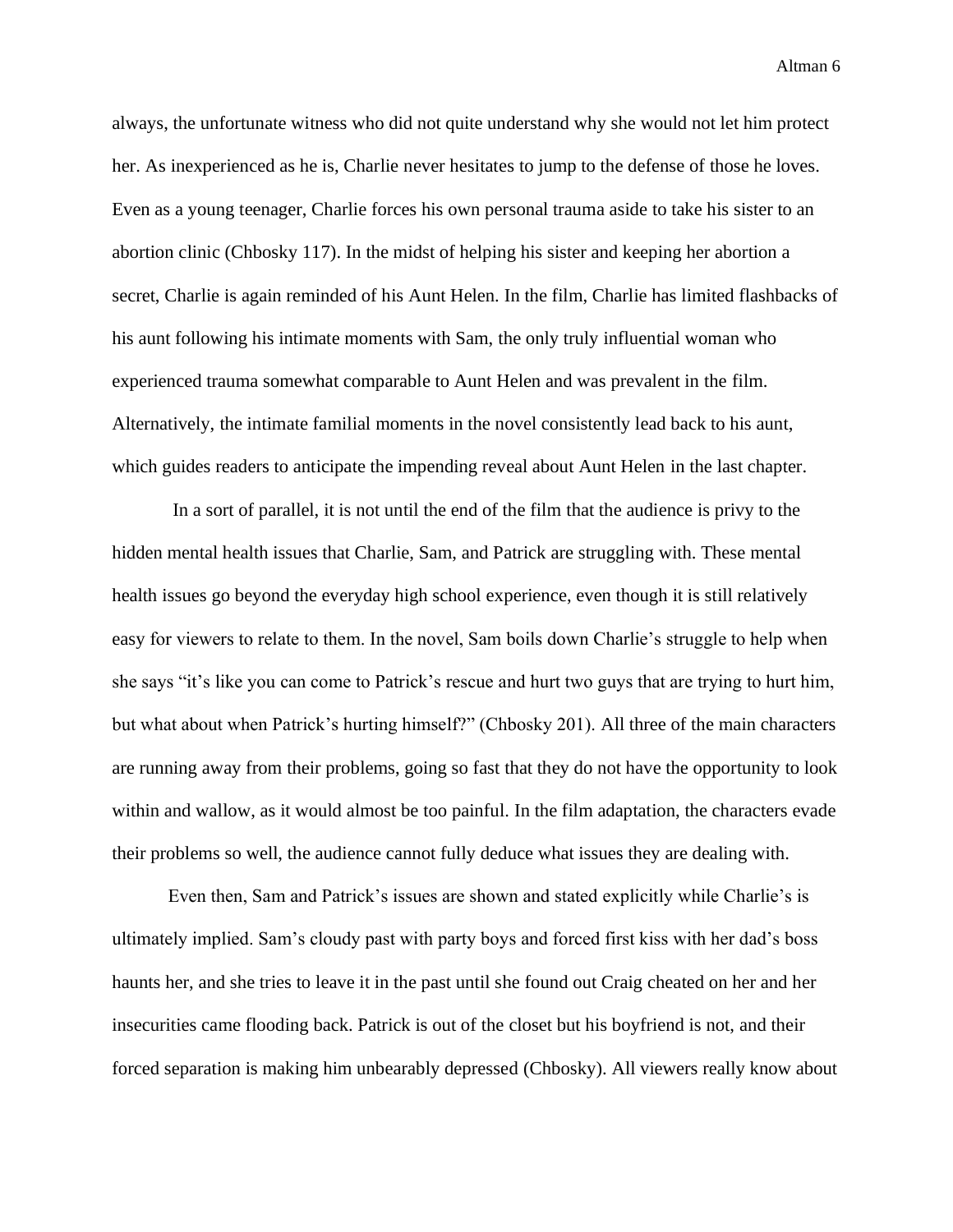Charlie is that he has been hospitalized before, he is struggling with his friend Michael's suicide, and he blames himself for his Aunt Helen's death. Viewers may not necessarily see Charlie as suffering from post-traumatic stress disorder (Monaghan 39). They may just see a grieving teenage boy who is struggling to deal with the deaths of those he loved dearly, those who he felt truly understood him.

The film mentions Aunt Helen a lot less frequently, at least explicitly, so her influence on his life and the nature of their relationship is less apparent to audiences. There are strange lingering shots on his Aunt Helen, particularly during a flashback Charlie has when Sam is rubbing her hand over his upper thigh, which is then mirrored by his aunt also touching his leg when he was a child while telling him "not to wake his sister" (Chbosky). While child molestation is a very taboo subject, particularly because she is deceased and a family member, the translation of the film's themes of mental health would have greatly benefited from more explicitly stating what happened to Charlie. Identifying the illnesses or conditions being explicitly articulated in the narrative is necessary to accurately portray a picture of mental health (Monoghan 38). If Charlie's trauma is not fully explored, viewers cannot pick up on the larger implications of what it means to deal with childhood trauma and explore their newfound identity at the same time.

The hospital scenes from both the novel and the film are particularly telling. That part of the film is heavily visualized with little actual dialogue, music and voiceover played during the scene do little to communicate effectively with the audience. In the epilogue of the novel, it is actually revealed to readers that his aunt had molested him, but he could not fully blame her because he understood all of the trauma she endured. He just decided not to let the cycle of hurt continue; in remembering what happened to him, he was able to let go of the past and he decided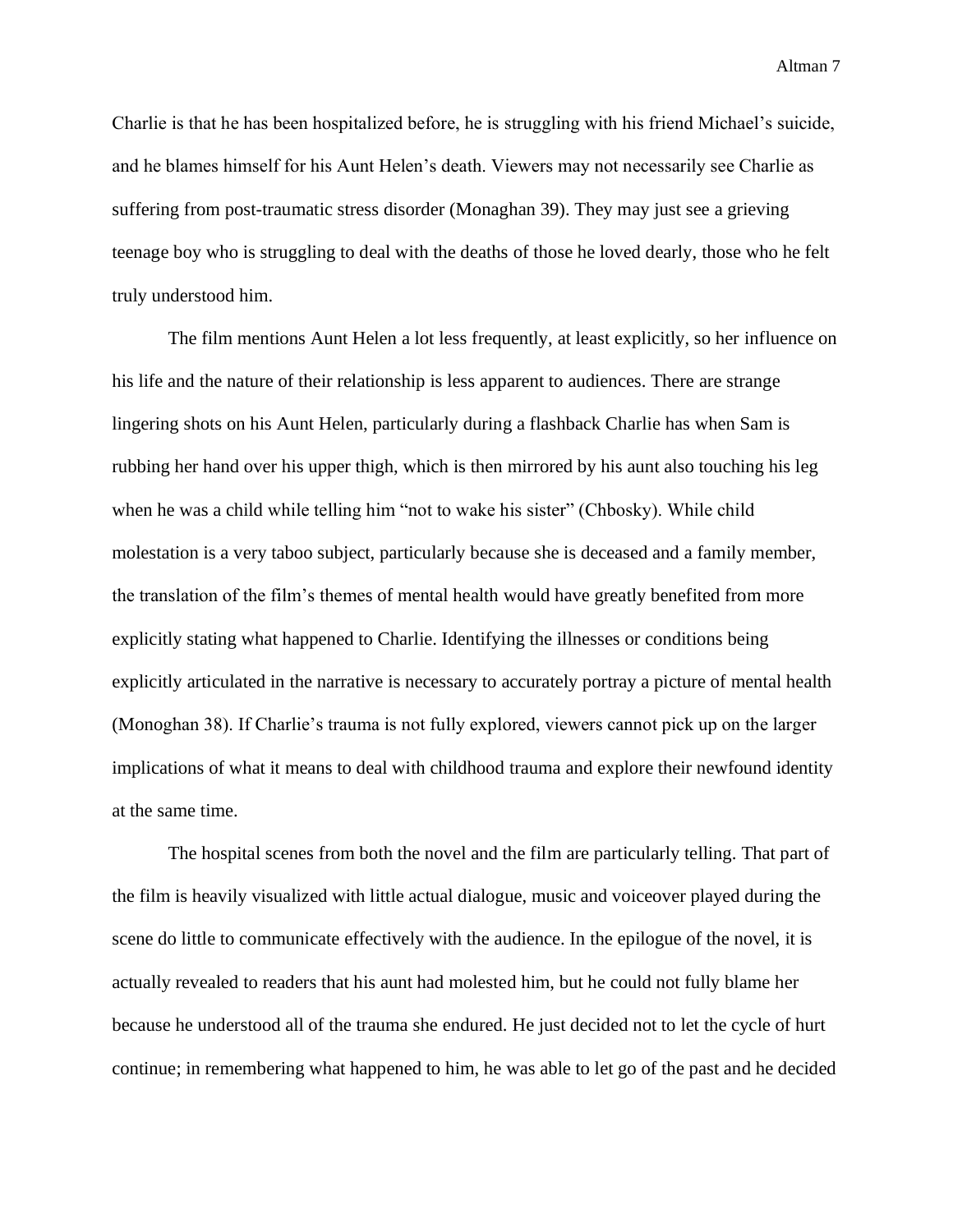that he would not inflict that same tainted love on someone else (Chbosky 211). In the year of his life that is shown in the novel and the film, Charlie comes to learn what real love is, love that is not conditional to what it can offer the other person, but a love that shows the unwavering support from both parties no matter what.

Sam and Patrick usher him into a world of excitement with sadness existing along the edges and in quiet moments, even in the very last scene. Their struggles are drowned out by their singing of "Heroes" by The Wallflowers from the bed of Sam's pickup truck. The film keeps the more poetic scenes and quotes, but Chbosky as a director is almost afraid to show the most raw scenes that would truly make audiences feel something other than enamored by the intimate witnessing of Charlie's transition into adolescence. The film brings many scenes to life that were only discussed in passing in the novel, but those scenes mostly contribute to the high school aesthetic of the film. There was an attempt to showcase a bit more of Charlie's breakdown, particularly by having him call his sister (Chbosky). The film allows viewers to experience Charlie's panic attack through his eyes, shown by the cloudy and unstable camera. The audience can feel how detached he is from reality, but almost immediately after he returns from the hospital, his mental health almost feels glossed over yet again. While the film has short bursts of impactful, emotionally weighted scenes, there is just not enough space to let viewers ruminate in those feelings before the mood changes and the pain is pushed down yet again.

The film and the novel are both great in their own rights. Both offer a fresh take on a coming of age story, one that is keeps viewers anxious to know and see more, whether that is because of excitement or morbid curiosity. The film is beautiful in so many ways with a great cast and visually exciting scenes. It is clear that as a director, Chbosky wanted viewers to be locked into the film. However, he failed to strongly hold onto the themes of mental health while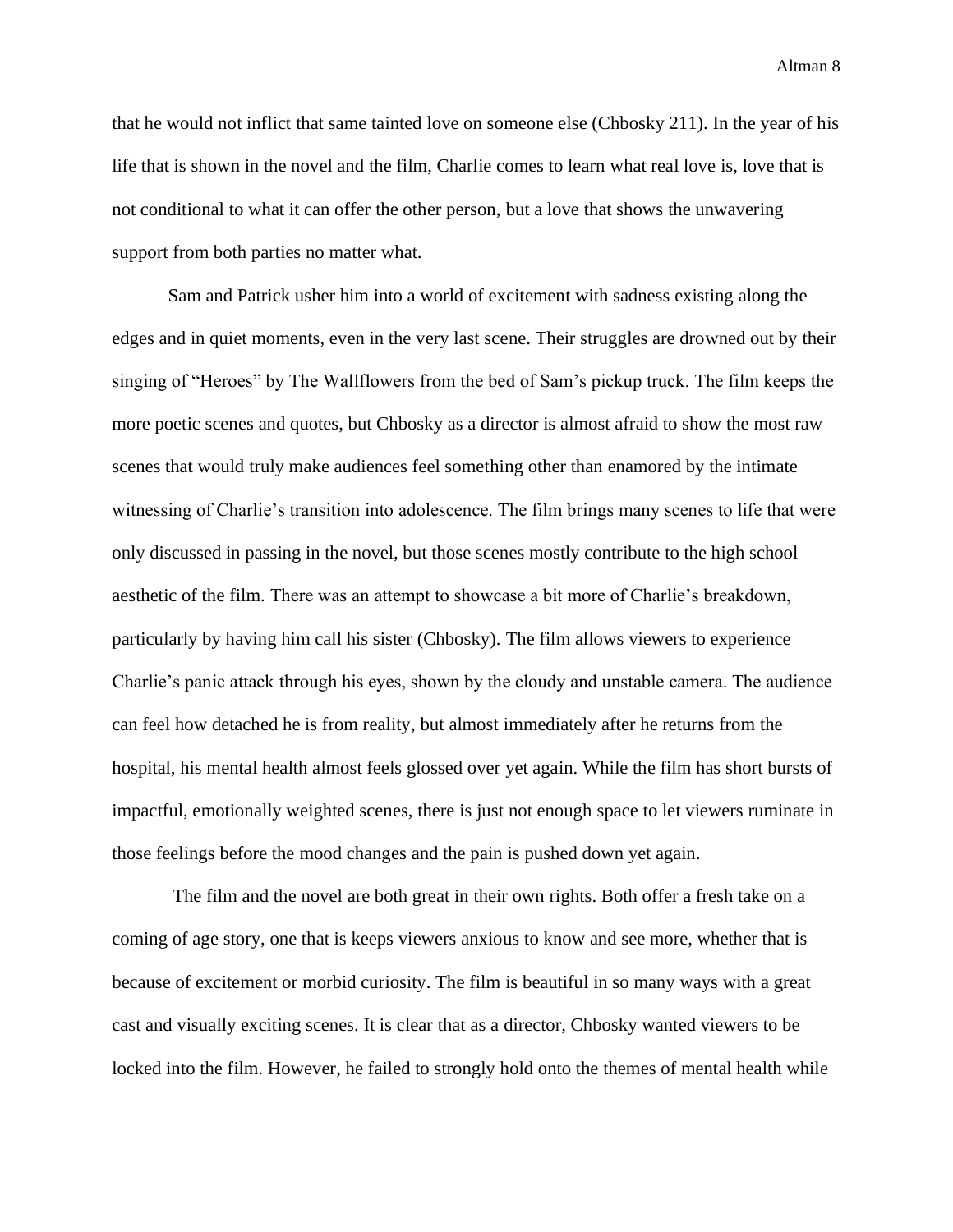widening the scope of the film. The film adaptation still works as a coming of age story, it just does not work quite as well as a mental health focused coming of age story.